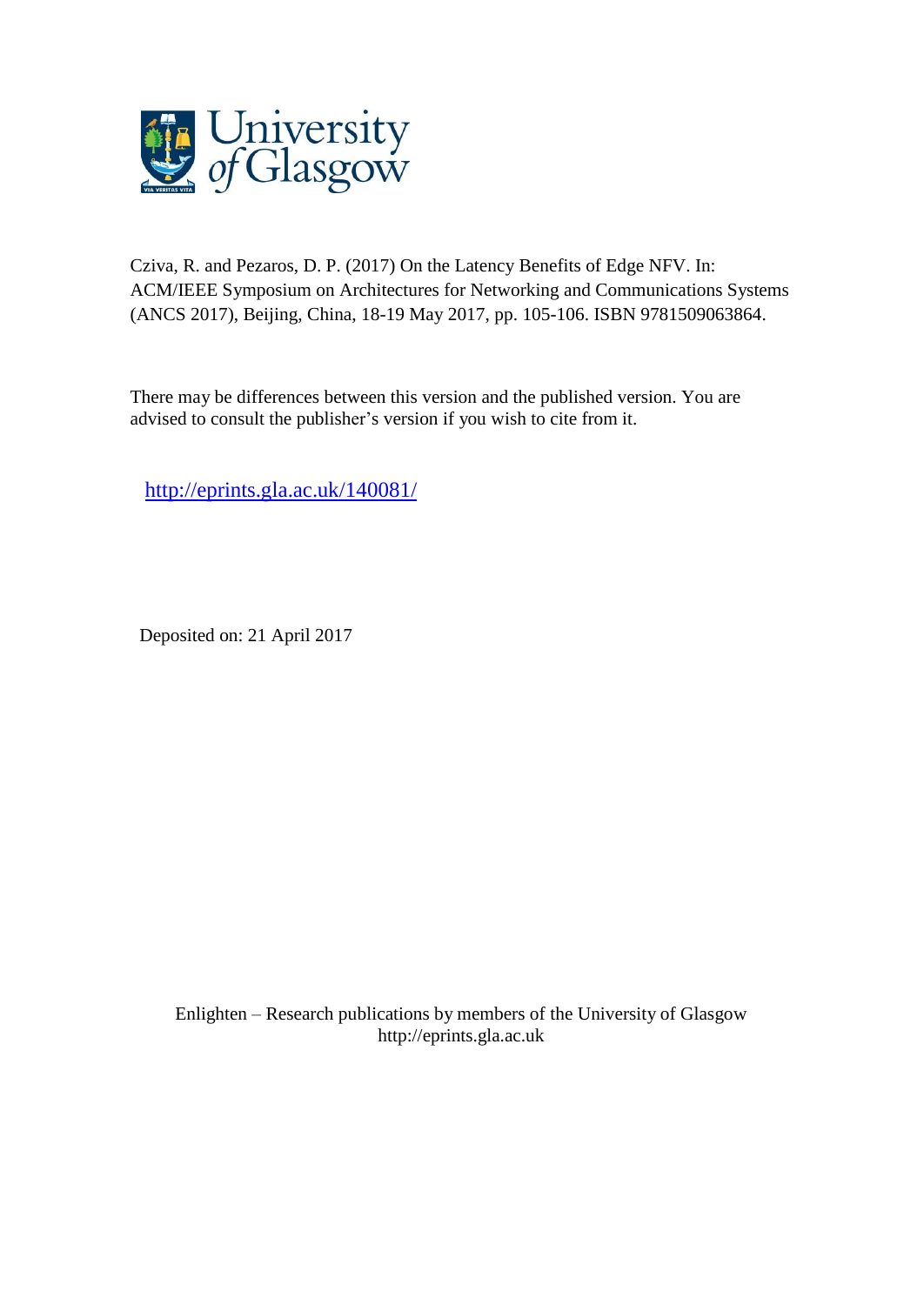# **On the Latency Benefits of Edge NFV**

Richard Cziva, Dimitrios P Pezaros Networked Systems Research Laboratory, University of Glasgow, UK r.cziva.1@research.glasgow.ac.uk, dimitrios.pezaros@glasgow.ac.uk

## Keywords

Network Function Virtualization, Latency, Edge Network

# 1. INTRODUCTION

Next-generation networks are expected to support lowlatency, context-aware and user-specific services in a highly flexible and efficient manner. Proposed applications include high-definition, low-latency video streaming, remote surgery, as well as applications for tactile Internet, virtual or augmented reality that demand network side data processing (such as image recognition, transformation or head/eye motion aware rendering). One approach to support these use cases is to introduce virtualized network services at the edge of the network, in close proximity of the end users to reduce end-to-end latency, time-to-response and unnecessary utilization of the core network, while providing flexibility for resource allocation. While many research projects including our previous work on Glasgow Network Functions [1] [2] have proposed running virtual network functions (vNF)s at the network edge, a latency-optimal placement allocation has not been presented before for the network edge and therefore the impact on user-to-vNF latency has not been investigated.

In this paper, we formulate a simple vNF placement problem that minimizes end-to-end latency from users to their network functions. We have implemented the problem using Integer Linear Programming (ILP) with the Gurobi solver, and evaluated it with a real topology of a network provider. We use our solution to compare two vNF deployment scenarios over an emulation of a national backbone network: a two-tier edge deployment and a cloud-only deployment. We show that, in our example, using edge servers can deliver up to 70% improvement in user-to-vNF latency.

#### 2. EDGE VNF PLACEMENT

We have defined the 'Edge vNF placement' problem to find the latency-optimal allocation of vNFs. This problem differs from the typical vNF placement problems in the following ways:

- 1. Our objective is to minimize end-to-end latency between all users and their vNFs (instead of minimising the number of vNF servers used [4]).
- 2. Our placement allocates vNFs to heterogeneous, distributed nodes (e.g, low-cost edge devices or the cloud) with variable latency on the network links.
- 3. We introduce "latency-sensitive" vNFs that must be placed in a certain latency radius.

To understand our problem in detail, let's denote  $\mathbb{N} =$  ${n_1, n_2, \ldots}$  to be the set of all vNFs in the network. For each  $n_i$  we can define memory, CPU and IO requirements  ${cpu, memory, io}$ , as well as *maxlatency* that denotes the maximum latency between the vNF and the subscribed user. Let  $\mathbb{H} = \{h_1, h_2, \ldots\}$  be the set of vNF hosting devices (that represent either a cloud or an edge server). Similar to  $vNFs'$  requirements, each  $h_i$  has its own capacity properties  $\{cpu, memory, io\}$ . Furthermore, let  $\mathbb{U} = \{u_1, u_2, ...\}$  denote all users. Each  $u_i$  has a set of NFs assigned  $\{n_1, n_2, \ldots\}$ . We also define a latency matrix  $l$  calculated by the position of users, servers and the network topology.  $l_{ij}$  gives the latency between the user of the  $n_i$  vNF in case the vNF is located at  $h_j$ .

Finally, let  $X_{ij}$  be a binary decision variable that denotes allocations of vNFs to hosts. Hence,  $X_{ij}$  is:

$$
X_{ij} = \begin{cases} 1 & \text{if } n_i \text{ is allocated to } h_j \\ 0 & \text{otherwise} \end{cases}
$$
 (1)

The *Edge vNF placement problem* is defined as follows: Given the set of users U, set of vNF hosts (edge or cloud servers)  $\mathbb{H}$ , set of vNFs  $\mathbb N$  and a latency matrix l, we need to find an appropriate allocation of all network functions that minimizes the total expected end-to-end latencies from all users to its vNFs:

$$
\min \sum_{n_i \in \mathbb{N}} \sum_{h_j \in \mathbb{H}} X_{ij} l_{ij}
$$
\n*s.t.*\n
$$
\sum_{n_i \in \mathbb{N}} X_{ij} n_i \text{.requirements} < h_j.\text{capacity}, \forall h_j \in \mathbb{H}
$$
\n
$$
\sum_{h_j \in \mathbb{H}} X_{ij} l_{ij} < n_i.\text{maxlatency}, \forall n_i \in \mathbb{N}
$$
\n
$$
\sum_{h_j \in \mathbb{H}} X_{ij} = 1, \forall n_i \in \mathbb{N}
$$
\n(2)